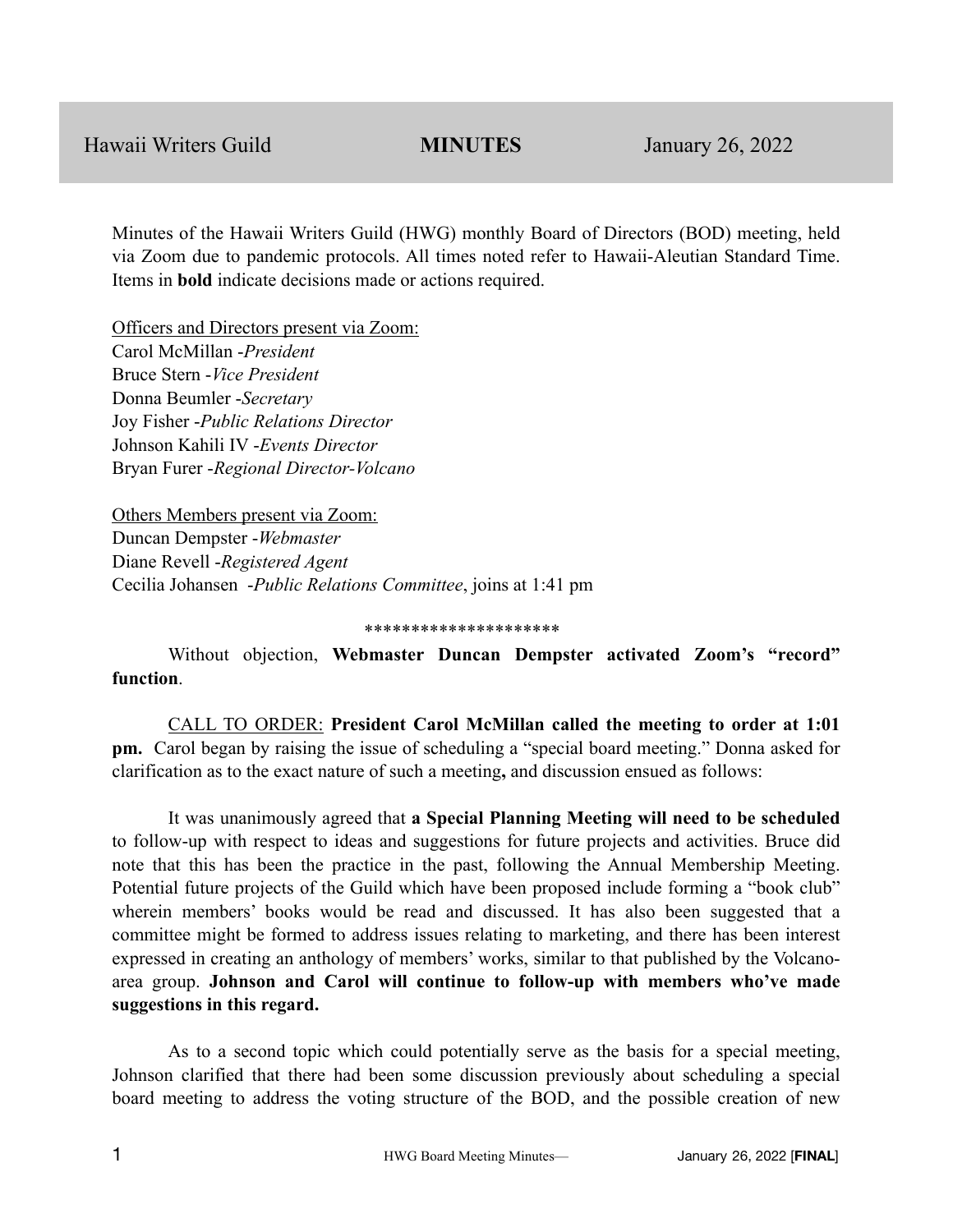positions for additional directors. Carol indicated that she'd like to see this idea tabled, as it does not seem especially timely and no new model for a possible restructuring had been proposed; all were in agreement.

Additional discussion followed regarding whether it would be appropriate to change the date and/or time of the monthly BOD meetings in order to garner greater participation. Johnson reported **he had made some preliminary inquiries** of members, but had nothing definite to propose. It was noted that some members (including one of the regional directors) had indicated they might be able to attend meetings if they were held later in the day. Donna raised the possibility of moving the meetings to the noon hour, in order that members who work might be able to attend on their lunch hours. Diane and Johnson both emphasized that the Guild would like to see more members in leadership roles, but that does not mean they would be required to attend the monthly meetings. The way the Bylaws are currently structured, members can take on leadership or organizational roles under the auspices of one or more of the committee directors, and those directors would appear at meetings to report progress and address any concerns. This **issue will continue to be addressed and all viable options explored.** It was agreed however that moving the meetings to Thursdays would not be feasible for several Board members. **Carol will follow-up with the North Kohala Regional Director in this regard.**

SECRETARY'S REPORT: Donna thanked everyone for their patience while she's navigating the learning curve of secretarial duties, and provided an update concerning the status of the Minutes for the Fifth Annual Membership Meeting held this past Saturday, January 22, 2022 as follows.

The first draft of the Minutes **was sent out via e-mail on Monday**. Four responses have been received to date; two of the responses indicated no revisions, and two of the responses contained important revisions and corrections. Those revisions have been finished, and the "attachments" are completed and attached. The second draft of the Minutes will go out this afternoon. If there are no additional revisions, Donna will finalize the Minutes and e-mail them to Duncan to be posted on the website. At that point, Donna will send an e-mail to the membership via Google Groups advising that the Minutes are available to be viewed. It was emphasized that the number of voting BOD members required to consider the Minutes "approved" is 51%.

Bruce corrected Donna's misunderstanding concerning the format for the *draft* minutes, and henceforth, **Donna will e-mail all drafts in both Word and PDF formats**. Also, the suggestion was made that Donna inquire of those who'd requested revisions or corrections as to whether their concerns had been addressed in the revised draft. Donna expressed her appreciation to Diane, who has been graciously answering Donna's questions and providing input since Saturday's election.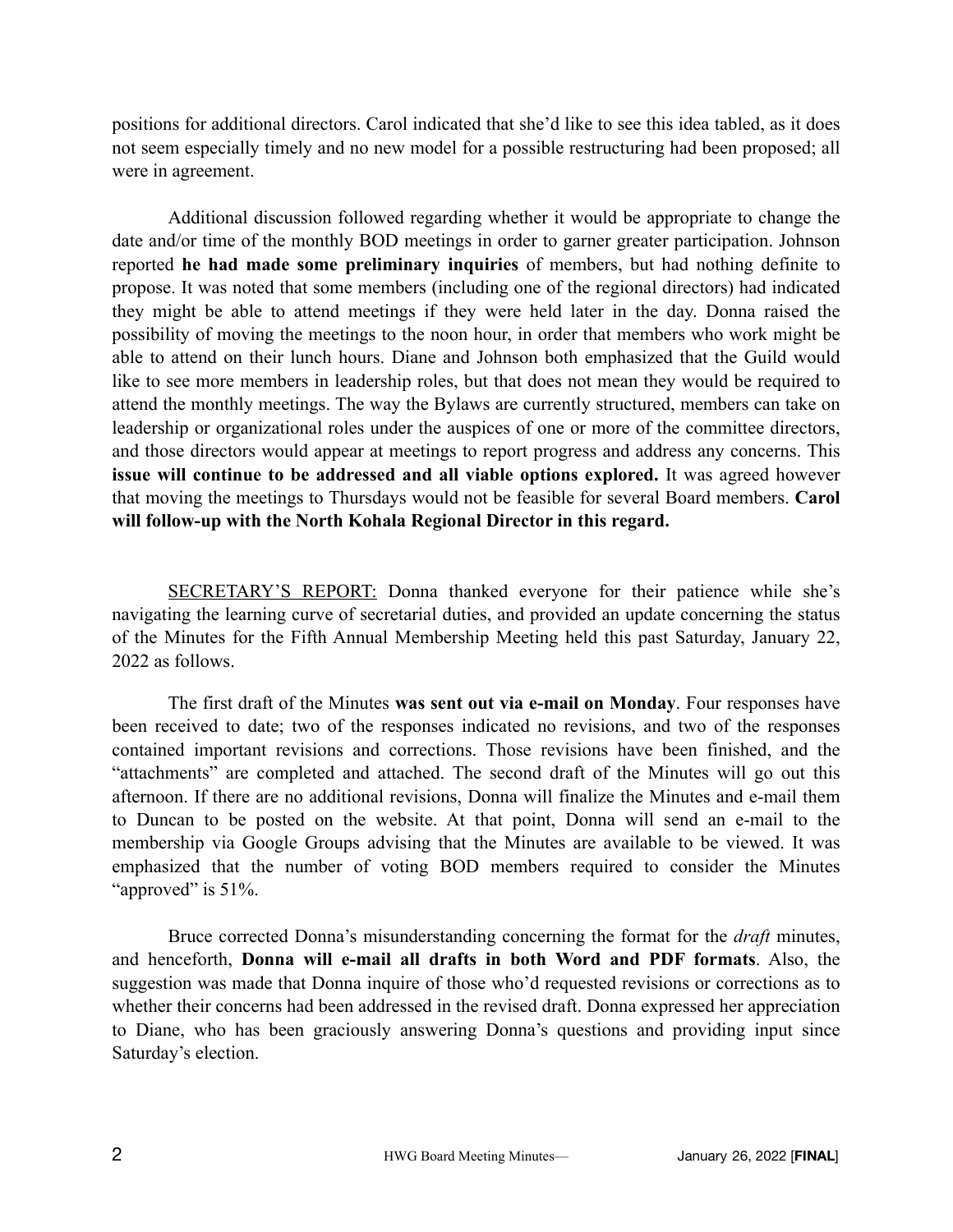MEMBERSHIP UPDATE: Vice President Bruce Stern provided a membership update both orally and in the form of membership documents which he had compiled and previously emailed. Bruce emphasized that these documents are not to be publicly circulated, as they may contain members' personal information, and are only for the use of the BOD. He does have one minor change to make in order to update the lists, and will endeavor to do that shortly.

Bruce reiterated that there are 76 active members to date, which includes 2 student members, and one member in delinquent status. This number does not reflect pending or provisional members. Summaries of each log can be found at the bottom of the page. For Johnson's purposes, Bruce **will continue to forward to him the sorted list containing members' email addresses.**

Bruce indicated that several members will soon become delinquent in their dues, resulting in "late" status over the next few months if the dues are not brought up to date. He **will follow up with Bob in this regard**. In addition, a few members have asked to be removed from the Guild membership, and he is in the process of deleting them from the membership roles.

TREASURER'S REPORT: Treasurer Bob Lupo was not available to attend the meeting; however, he did submit via e-mail two treasurer's logs: 1.) Final Treasurer's Log reflecting a date of December 31, 2021 and an operating balance of \$6,134.17, and 2.) Interim Treasurer's Log reflecting a date of January 26, 2022 and an operating balance of \$6,213.73. [Please see Attachment "A," *Final Treasurer's Log as of December 31, 2021* and Attachment "B," *Interim Treasurer's Log as of January 26, 2022* for more information*.*]

## COMMITTEE REPORTS/UPDATES

EVENTS DIRECTOR Johnson Kahili indicated that his work organizing the Fifth Annual Membership Meeting, which he took on as a special project on behalf of the Guild, resulted in a disruption of *Hawaii Writers Showcase*, a YouTube presentation. He is now **resuming production of this program**, and intends to present once-monthly episodes.

Johnson noted that he is not pursuing any in-person events or activities due to the continuing prevalence of COVID on the island. He noted that the Waimea Cherry Blossom Festival —at which the Guild used to enjoy having an informational table— has been cancelled again this year. Johnson **is continuing to work with Bryan on the Volcano-area writers' radio-theater program**.

Johnson was asked about any concerns he may have regarding his efforts to organize the annual membership meeting. He did feel that Zoom might not have been the ideal platform for this type of meeting. In the event that the pandemic still prevents HWG from gathering in person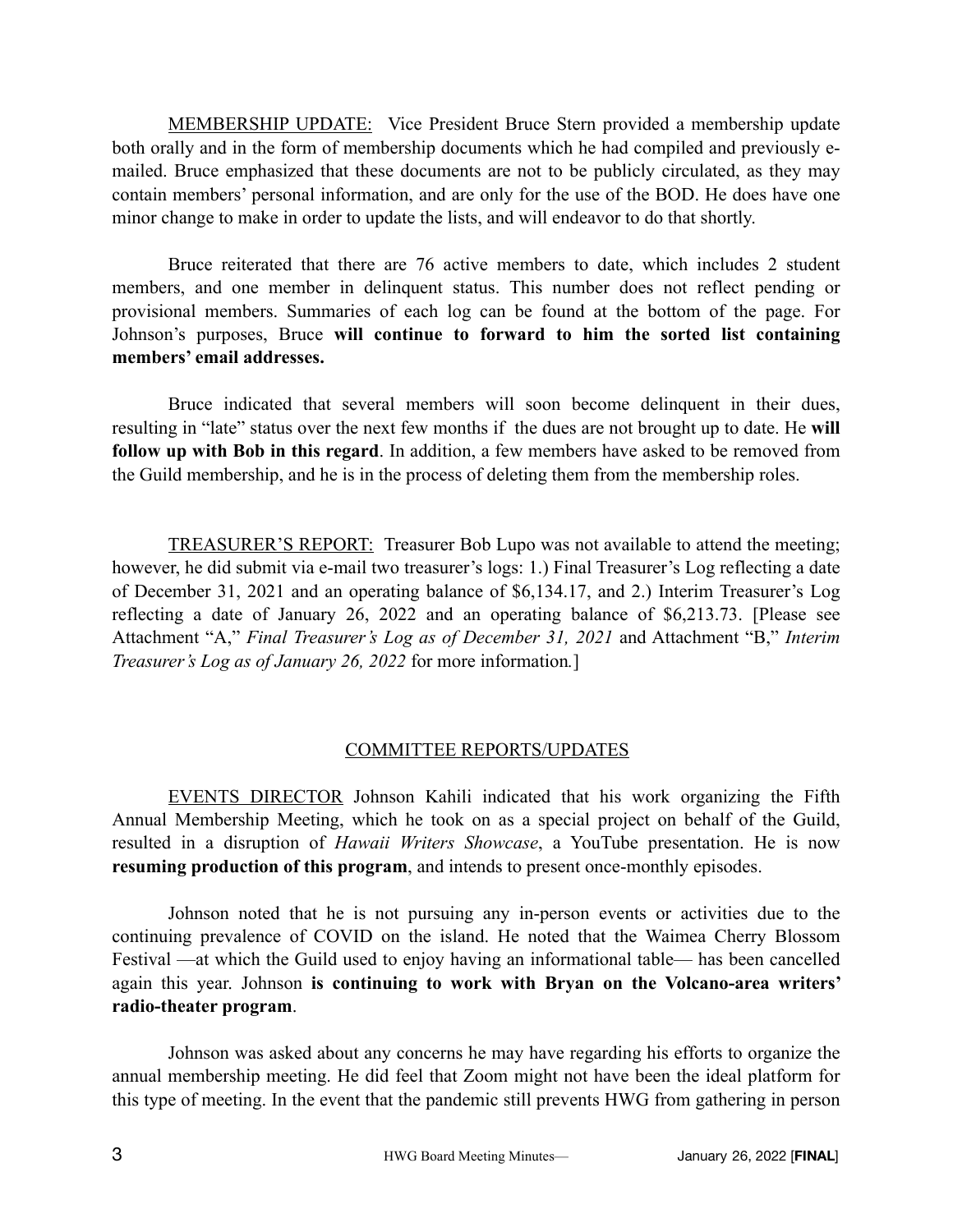next year, he will consider using a professional program with which he is familiar. He also noted that the planning of the meeting and execution of all of its components was a lot of work for one person, and that next year he will recruit people to assist. **Carol applauded Johnson for his much-appreciated efforts and the overall success of the annual meeting, and all present were in agreement**.

PUBLIC RELATIONS Director Joy Fisher addressed recent PR activities, advising that she **has drafted a press release regarding the Fifth Annual Membership Meeting, and forwarded this to the BOD for comments.** She noted she's received some input, and continues to solicit comments on the press release. It was clarified that there were actually *six* books awarded to winners of the opportunity "spinning wheel" drawing. She asked that BOD members forward photos her way to include in the press release.

Joy also updated the BOD with respect to the member newsletter, "Member News." She mentioned she was thinking about adding a column which would cover members' "transitions" or "evolutions." Joy noted in particular that both Duncan and Eila had made reference at the Annual Meeting to upcoming changes *vis-à-vis* their relationships with the Guild. Cecilia Johansen, who had played an integral role in developing the newsletter with Joy, indicated that she agreed with the idea— as did other members. Bruce suggested that "Transitions" would be a good name for the column.

WEBMASTER Duncan Dempster has **added one new member's bio and photo to the "authors page**," and **will be deleting** three former members from the website. He will also **update the information regarding the position of 2022 secretary**.

Duncan is looking forward to working with Bob on *Latitudes* when the literary journal is ready to be formatted for posting to the website. He mentioned that the formatting will be the same as last year's journal.

Additionally, Duncan referred to the fact that a few people had mentioned they'd experienced difficulties accessing the website or a portion thereof. **This is something he has been working on correcting**, **and has identified the technical problem** in part as relating to various security certificates. Duncan indicated that he believes **he has now solved the problem**.

*LATITUDES* UPDATE: Bob Lupo provided a written update via e-mail as follows: the submissions and evaluation process has been completed, and all members who submitted their work have been notified via e-mail regarding acceptance or rejection. 11 of the 18 fiction stories (including 3 flash fiction pieces) were accepted, as were 1 of 2 drama works. Additionally 11 of the 13 nonfiction essays were accepted, as well as 16 of 43 poems. Bob remarked at the stark differences in opinion among seasoned reviewers.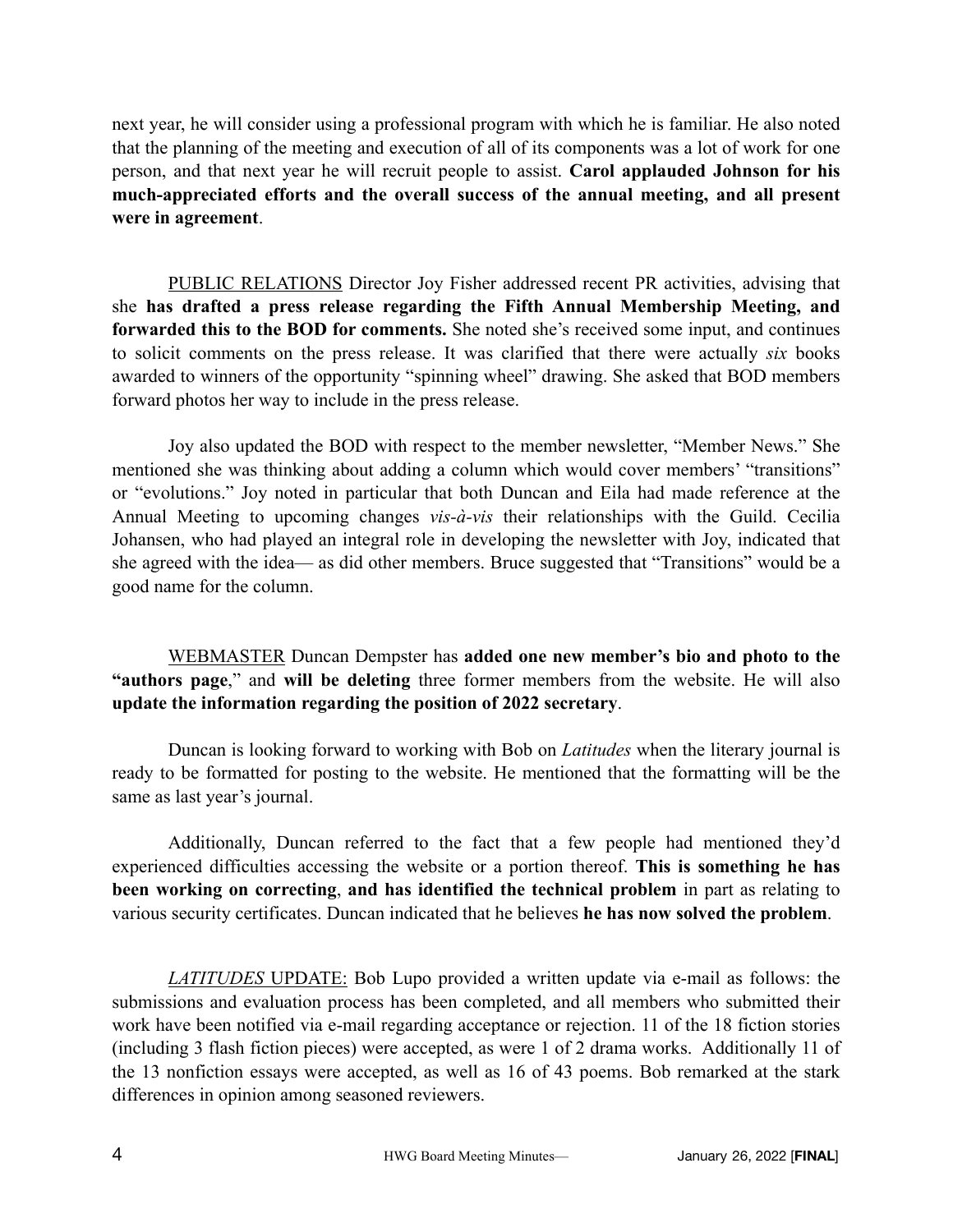Bob also noted that 7 of the 11 short fiction submissions needed some editing, the accepted work of drama needs minor changes to comport with the 10-minute play format, 5 of the accepted nonfiction pieces need editing, and 5 of the accepted poems need to be "at least tweaked." He is **in the process of filtering through the suggested edits and communicating with the authors.**

Finally, Bob expressed his gratitude to Joy Fisher, Laura Burkhart, and Margaret Zacharias for all their hard work and attention to detail in the reviewing process.

DIANE REVELL, Registered Agent, discussed the election of officers, which she organized for the 2022 slate of candidates for office, and the Google ballot form which was utilized. (It was noted that from time-to-time Diane's internet connection was unstable and it was difficult to hear her.) Diane indicated that she was contacted by one person who was not able to access the Google form, and a few other people who advised they'd simply voted via e-mail. Diane is confident that the vote tally does include everyone who voted, and she will endeavor to work out the glitches in the Google ballot process.

Discussion was undertaken regarding the continuing topic of revisions to §5.8 of the Bylaws pursuant to Resolution dated December 22, 2021. This revision of the Bylaws is an effort to clarify the means used by HWG to allow the Board to act without a formal meeting, while ensuring compliance with §414D-144 of the Hawaii Nonprofit Corporations Act.

It was agreed that when this matter was taken up during the meeting of the BOD on December 22, 2021, there were an insufficient number of voting members present to result in the required two-thirds vote. **The motion was now made to approve the revised version of §5.8, Bryan seconded the motion, an opportunity for discussion was provided, and a vote taken; the motion passed unanimously by all six voting members present:** Carol McMillan, Bruce Stern, Donna Beumler, Joy Fisher, Bryan Furer, and Johnson Kahili. [Please see Attachment "C," *Resolution to Update §5.8 of the Bylaws*].

Diane **updated the Guild's Resolution Log** to reflect this vote, and noted that this change to the Bylaws was deemed *not* to require a change to the signature page of the Bylaws.

REGIONAL DIRECTOR REPORTS: Available updates by regional directors was provided as follows:

Bryan Furer, Volcano-area representative, reported that the second anthology of work by Volcano-area writers, "*Out of Our Minds, Volume 2, Shadows and Reflections*," is **nearly completed, and the cover art is being finalized at this time**.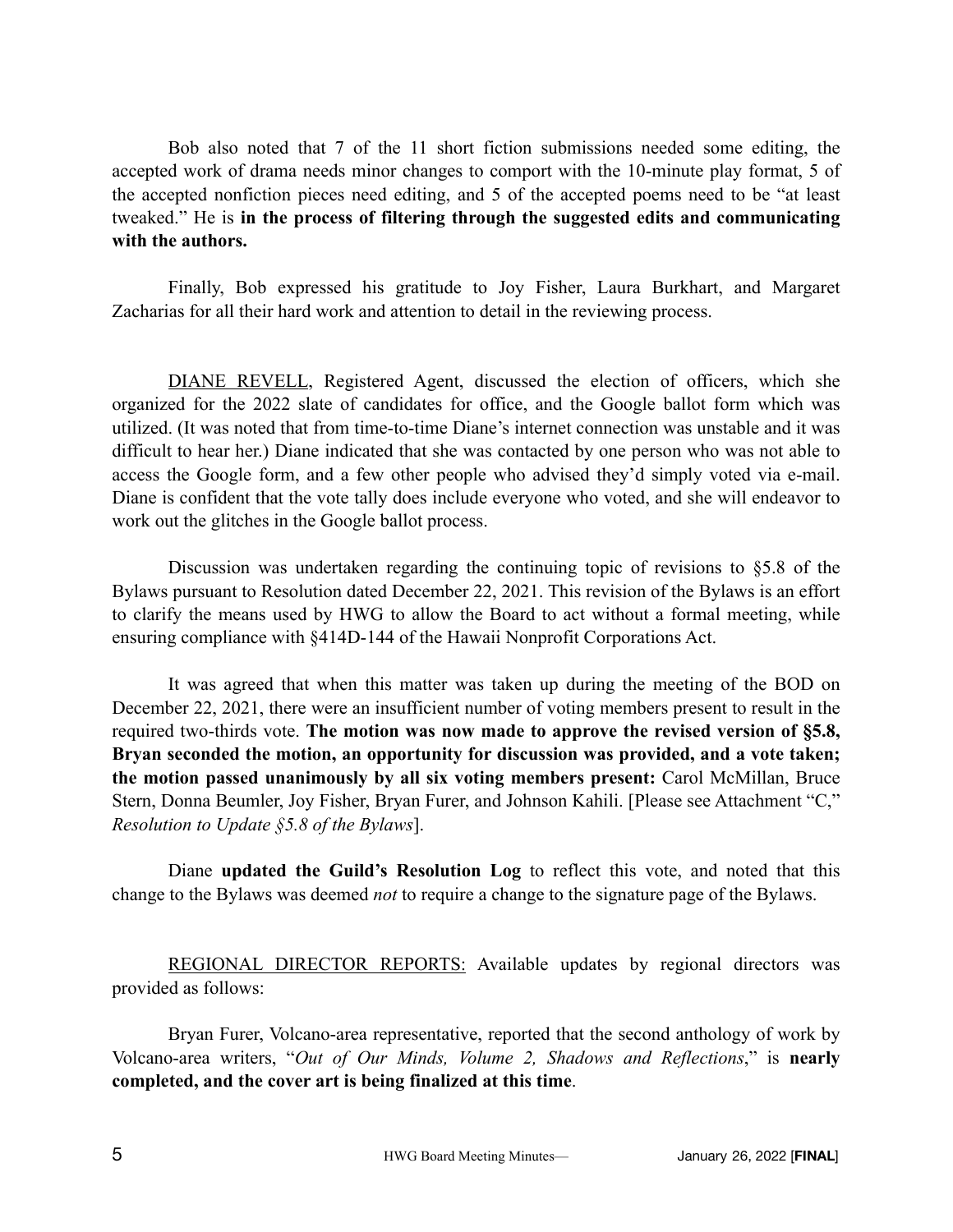Bryan also indicated that he and Johnson are part of a "core" group of four people who **are actively working to develop a radio theatre-type podcast.** The working title of the podcast is "Naked Radio Hawaii," and **he has obtained that domain name.** The group envisions the podcast in a one-hour format, and with three to five segments: poetry, flash fiction, short stories, and a longer work, possibly a novel. The segments with shorter pieces would be voice readings, but the longer segments will be more like radio plays, dramatized by sound effects and with actors playing some of the parts. Other ideas for the podcast which the group is exploring include "campfire stories," "love-em-and-leave-em stories," etc.

Johnson reported that he will be working on mastering of the audio for the podcast. He and Bryan are excited about building on their core group and **invite all interested members to contact them and be a part of radio theatre.** He noted that there was much success in developing enthusiastic participation in the Readings & Responses project, which has grown to a very well-attended weekly program. He also advised that **the recording of the Annual Membership Meeting of January 22, 2022 is now up and running on YouTube, and a link is posted on the Guild's Facebook page.** At Duncan's request, **Johnson will forward the link for Duncan to post on the Guild's website.** 

In closing, Bryan noted that he is **following-up on a possible location in which to record the podcast,** and Johnson mentioned that the Volcano-area writers would like to resume in-person readings whenever the pandemic protocols allow.

### OTHER/NEW BUSINESS:

None.

## ANNOUNCEMENTS:

The next BOD meeting will be held on February 23, 2022 at 1:00 pm. **and hosted by Duncan**.

Due to pandemic restrictions, all meetings for the foreseeable future will be **held via Zoom**

**Requests for items to be added to the agenda for the next regular Board meeting should be sent via email to President Carol McMillan (**[sylvanease@gmail.com](mailto:sylvanease@gmail.com)**) and Secretary Donna Beumler (**[dmbeumler@gmail.com](mailto:dmbeumler@gmail.com)**) at least 10 days prior to the next meeting (no later than February 13, 2022). The final agenda will be emailed to the full membership five days prior to the meeting.**

The **meeting adjourns at 2:02 pm.**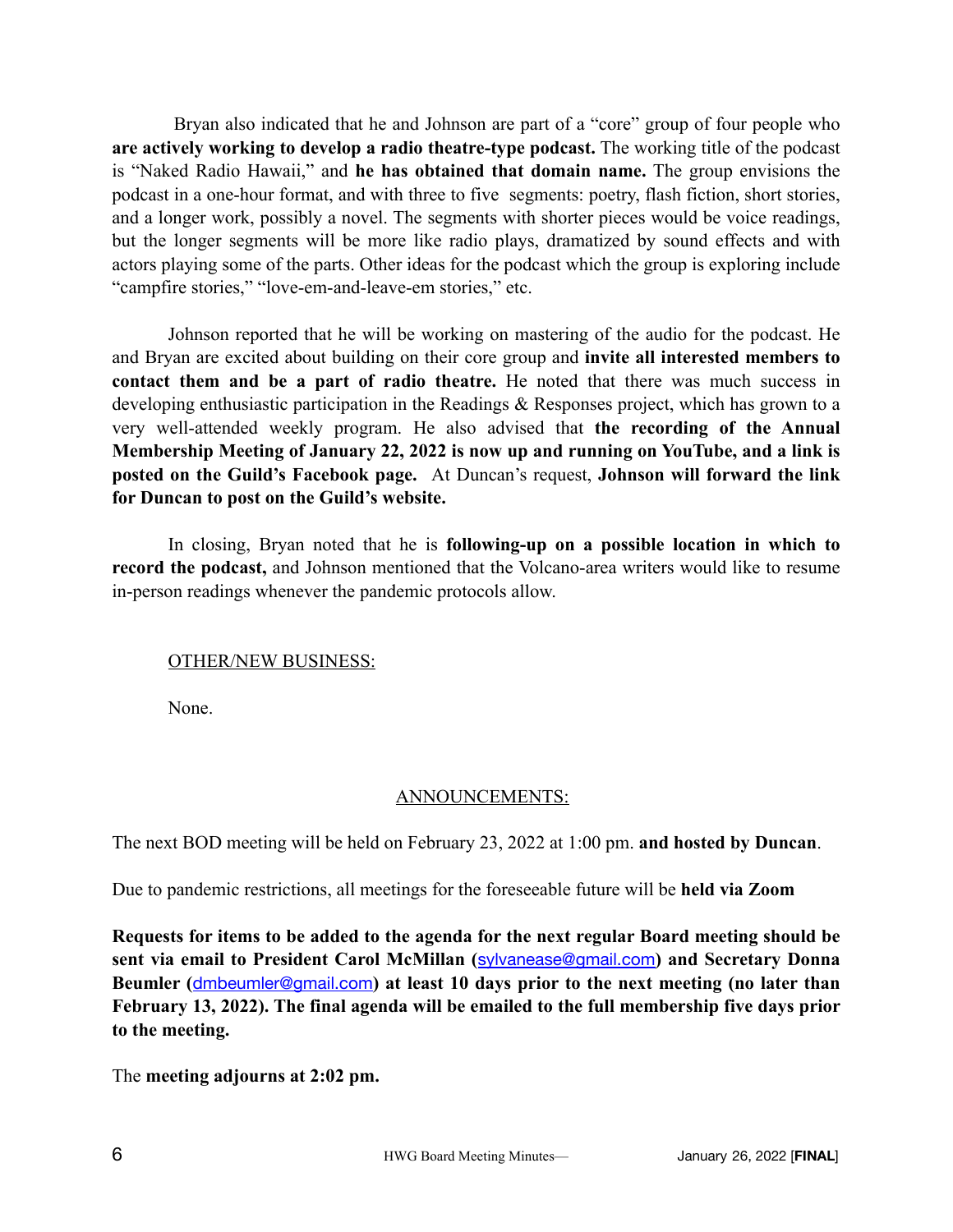Respectfully submitted this 23rd day of February, 2022.

By: *\_\_Donna Beumler\_\_\_\_\_\_\_\_\_* Donna Beumler Secretary, HWG

## ATTACHMENTS:

\*Attachment "A": Final Treasurer's Log, dated December 31, 2021

\*Attachment "B": Interim Treasurer's Log dated January 26, 2022

\*Attachment "C": Resolution to Update §5.8 of the Bylaws

# PARKING LOT:

\* Scheduling of Special Planning Meeting to address future projects and activities; Johnson and Carol to pursue suggestions from various members.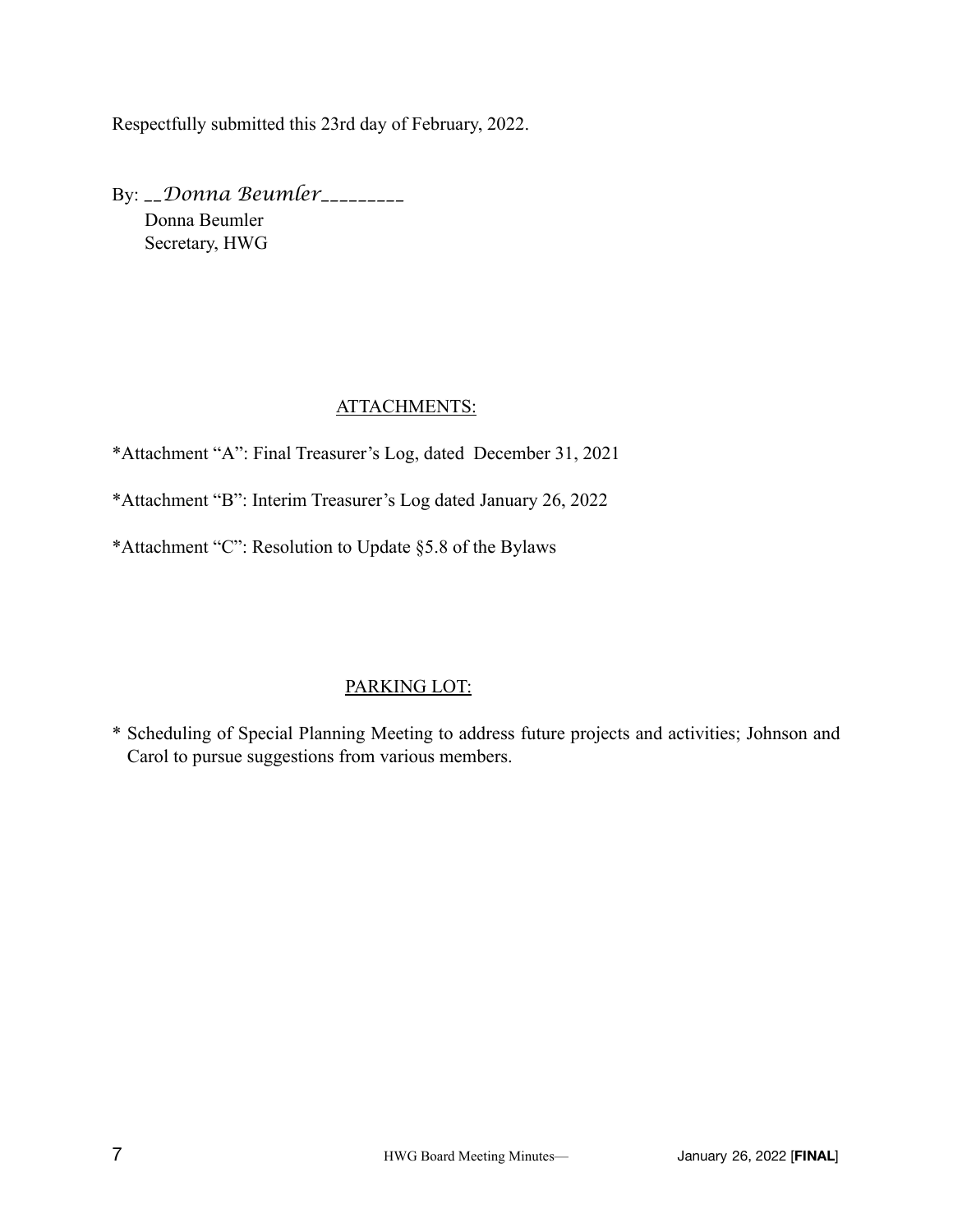# ATTACHMENT "A"

|                                           |                                                              | Final Hawaii Writers Guild Treasurer's Log as of December 31, 2021 |            |           |           |  |  |  |
|-------------------------------------------|--------------------------------------------------------------|--------------------------------------------------------------------|------------|-----------|-----------|--|--|--|
|                                           |                                                              | ASB Operating Balance as of November 30, 2021                      | \$6,064.86 |           |           |  |  |  |
|                                           |                                                              |                                                                    |            |           |           |  |  |  |
|                                           | <b>December Inflows</b>                                      |                                                                    |            |           |           |  |  |  |
|                                           |                                                              |                                                                    |            |           |           |  |  |  |
|                                           | Circe Woessner, New Membership Initiation                    | 40.00                                                              |            |           |           |  |  |  |
|                                           | Shanon Sidell, New Membership Initiation, PayPal             | 39.81                                                              |            |           |           |  |  |  |
|                                           | Dan Sockle, New Membership Initiation, PayPal                | 39.56                                                              |            |           |           |  |  |  |
|                                           | Meliha Bajrmovic, Membership Renewal, PayPal (International) | 38.94                                                              |            |           |           |  |  |  |
| Braden Savage, Student Membership Renewal |                                                              |                                                                    |            |           | 10.00     |  |  |  |
| Bob Lupo, Membership Renewal              |                                                              |                                                                    |            |           | 40.00     |  |  |  |
|                                           |                                                              |                                                                    |            |           |           |  |  |  |
|                                           | <b>Total December Inflows</b>                                |                                                                    |            |           | 208.31    |  |  |  |
|                                           |                                                              |                                                                    |            |           |           |  |  |  |
|                                           | <b>December Outlows</b>                                      |                                                                    |            |           |           |  |  |  |
|                                           |                                                              |                                                                    |            |           |           |  |  |  |
|                                           |                                                              | USPS Annual P.O. Box Fee for Hawaii Writers Guild                  | Check 128  | $-134.00$ |           |  |  |  |
| <b>ASB Monthly Service Fee</b>            |                                                              |                                                                    |            |           | $-5.00$   |  |  |  |
|                                           |                                                              |                                                                    |            |           |           |  |  |  |
|                                           | <b>Total December ASB Ouflows</b>                            |                                                                    |            | $-139.00$ |           |  |  |  |
|                                           |                                                              |                                                                    |            |           |           |  |  |  |
|                                           |                                                              | Total ASB Operating Balance as of December 31, 2021                | \$6,134.17 |           |           |  |  |  |
|                                           |                                                              |                                                                    |            |           |           |  |  |  |
|                                           | <b>HWG Non-Bank Wash Transaction, December 2021</b>          |                                                                    |            |           |           |  |  |  |
|                                           |                                                              |                                                                    |            |           | 565.44    |  |  |  |
|                                           | <b>Joy Fisher Donation</b>                                   |                                                                    |            |           |           |  |  |  |
|                                           |                                                              | Legal Fee, Rush Moore LLP Re: Review of HWG Bylaws                 |            |           | $-565.44$ |  |  |  |
|                                           |                                                              |                                                                    |            |           |           |  |  |  |
|                                           |                                                              | <b>Nonbank Wash Transaction Balance</b>                            |            | 0.00      |           |  |  |  |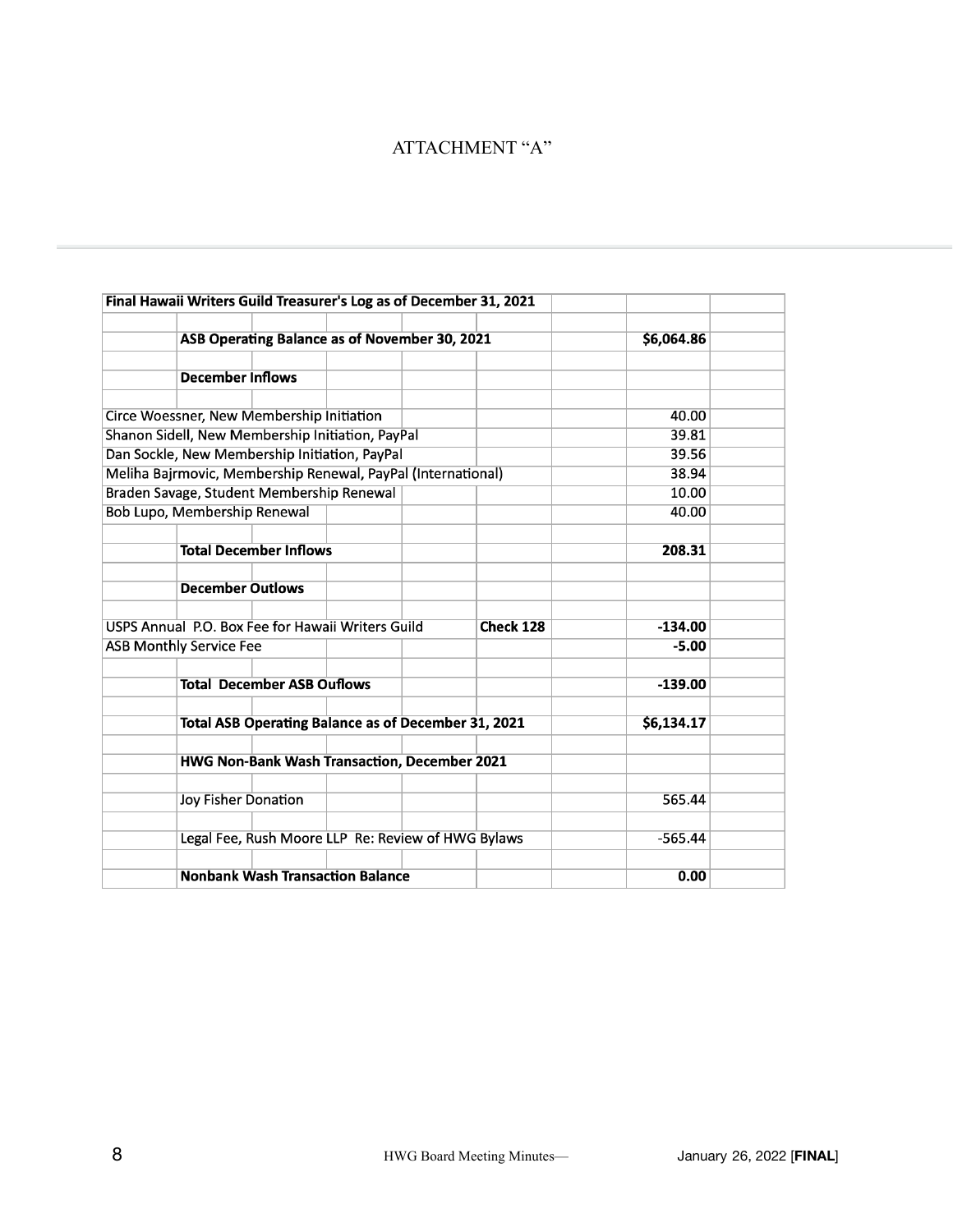# ATTACHMENT "B"

|                                    |                                                           | Interim HWG Treasurer's Log as of January 26, 2022 |  |       |
|------------------------------------|-----------------------------------------------------------|----------------------------------------------------|--|-------|
|                                    | ASB Operating Balance as of December 31, 2021             | \$6,134.17                                         |  |       |
|                                    | <b>Interim January Inflows</b>                            |                                                    |  |       |
|                                    |                                                           | Donald Mules, Membership Renewal, PayPal           |  | 39.56 |
| Heather Rivera, Membership Renewal |                                                           |                                                    |  | 40.00 |
|                                    |                                                           | <b>Total Interim January Inflows</b>               |  | 79.56 |
|                                    |                                                           | <b>Interim January Outflows</b>                    |  | 0.00  |
|                                    |                                                           |                                                    |  |       |
|                                    | <b>Total Interim January Inflows</b>                      | 0.00                                               |  |       |
|                                    | Total Interim ASB Operating Balance as of January 26,2022 | \$6,213.73                                         |  |       |